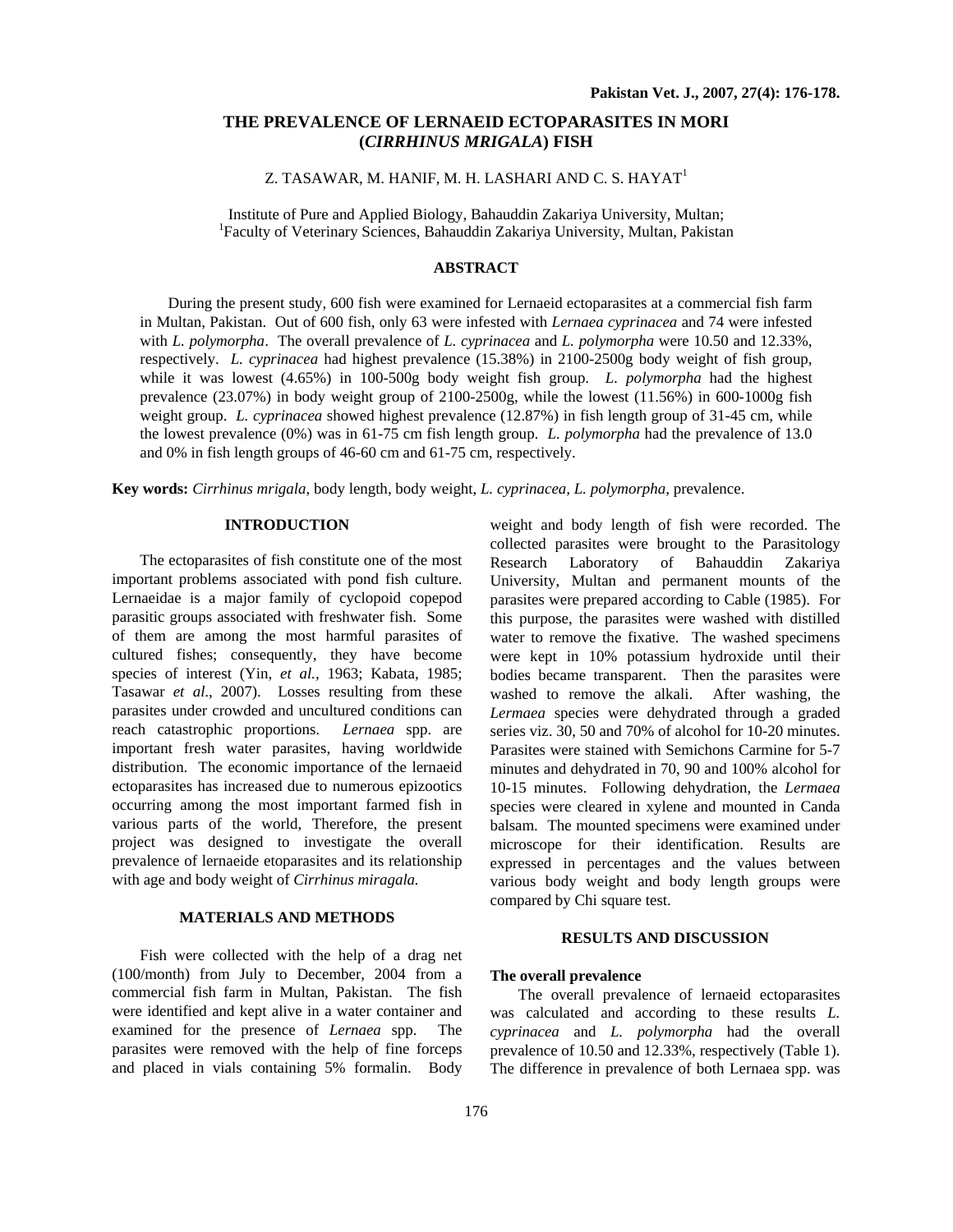**Table 1: The overall prevalence of lernaeid ectoparasites in Mori (***Cirrhinus miragala***) fish** 

| Name of parasite | No. of hosts examined | No. of hosts infested | <b>Prevalence</b> $(\% )$ |
|------------------|-----------------------|-----------------------|---------------------------|
| L. cyprinacea    | 600                   |                       | 10.50                     |
| L. polymorpha    | 600                   |                       | ل د ، ک                   |

not significant (P>0.05). Ho and Kim (1997) reported 10 species of lernaeid copepods from freshwater fish of Thailand. Studies have also been conducted on the overall prevalence of *Lernaea* spp. in fresh water fish in Pakistan. In hybrids, the prevalence of *L. cyprinacea* was the highest (21.66%), followed by that of *L. polymorpha* (15.18%), *L. lophiara* (4.16%) and *L. oryzophila* (Tasawar *et al.,* 2007). *Catla catla* had the maximum prevalence of *L. cyprinacea* (26.67%), followed by that of *L. polymorpha* (25.83%), *L. oryzophila* (4.17%) and *L. lophiara* (2.50%). On *H. molitrix,* the prevalence of *L. cyprinacea* has been recorded as 9.16%, followed by that of *L. polymorpha* (6.66%), *L. lophiara* (3.33%), *L. ctenopharyngodonis* (2.5%) and *L. areuata* (1.6%) (Tasawar and Shahzad, 2001). In case of *Ctenopharyngodonis idella*, 597 fish were examined and the overall prevalence of *L. cyprinacea* was 6.53%, that of *L. polymorpha* 7.53%, for *L. oryzophila* it was 0.67%, while the *L. lophiara* had the prevalence of 0.65% (Tasawar and Naeem, 1999). In case of *C. catla,* 400 fish were examined and the overall prevalence of *L. cyprinacea* was 43.75%, for *L. polymorpha* it was 8.50%, for *L. oryzophila* it was 0.75% and for *Learnaea* spp. it was 2.75% (Tasawar *et al.,* 1999b).

## **Relationship between body weight and lernaeid ectoparasites**

The present investigation showed that *L. cyprinacea* had highest prevalence (15.38%) in 2100- 2500g fish weight group, while the same was the lowest (4.65%) in 100-500g fish group. *L. polymorpha* had the highest prevalence (23.07%) in 2100-2500g fish group, while the lowest was 11.56% in 600-1000g group (Table 2). The differences in prevalence among fish weight groups were significant  $(P<0.01)$ . The same parameter has been studied by Tasawar *et al*. (2001) and Tasawar *et al*. (2007). According to all these investigations, either the parasites were not present on small sized fish or the minimum number of parasite were found on the smallest fish and in addition to that it was also observed that as the body weight of the fish increased, the parasite number increased concomitantly. The present study showed that the small fish were more resistant to *Lernaea* spp. compared to large fish. This resistance could be due to scale structure in small fish.

## **Relationship between body length and lernaeid ectoparasites**

The present results showed that *L. cyprinacea* had highest prevalence (12.87%) on 31-45cm and lower prevalence (0%) on 61-75cm length groups (Table 3). *L. polymorpha* had highest prevalence (13.0%) in group of 46-60cm and lowest prevalence (0%) in 61-75 cm. length group. The difference was statistically significant (P<0.05).

#### **REFERENCES**

Cable, R. M., 1985. An Illustrated Laboratory Manual of Parasitology. 5<sup>th</sup> Ed., Surieet Publications, Delhi, India.

| Name of       | No. of hosts<br>examined | Body weight $(g)$ groups |            |              |             |           |
|---------------|--------------------------|--------------------------|------------|--------------|-------------|-----------|
| parasite      |                          | 100-500                  | 600-1000   | 1100-1500    | 1600-2000   | 2100-2500 |
|               |                          | $(n=43)$                 | $(n=346)$  | $(n=162)$    | $(n=36)$    | $(n=13)$  |
| L. cyprinacea | 600                      | $2(4.65\%)$              | 42(12.13%) | $14(8.64\%)$ | $3(8.33\%)$ | 2(15.38%) |
| L. polymorpha | 600                      | 6(13.95%)                | 40(11.56%) | 20(12.34%)   | 5(13.88%)   | 3(23.07%) |

# **Table 2: Relationship between fish body weight and lernaeid ectoparasites**

|  | Table 3: Relationship between fish body length and lernaeid ectoparasites |  |  |  |  |
|--|---------------------------------------------------------------------------|--|--|--|--|
|--|---------------------------------------------------------------------------|--|--|--|--|

| Name of       | No. of hosts | Body length (cm) groups |            |             |          |
|---------------|--------------|-------------------------|------------|-------------|----------|
| parasite      | examined     | 16-30                   | 31-45      | 46-60       | 61-75    |
|               |              | $(n=23)$                | $(n=404)$  | $(n=169)$   | $(n=4)$  |
| L. cyprinacea | 600          | $2(8.69\%)$             | 52(12.87%) | $9(5.32\%)$ | $0(0\%)$ |
| L. polymorpha | 600          | $2(8.69\%)$             | 50(12.37%) | 22(13.0%)   | 0(0%)    |